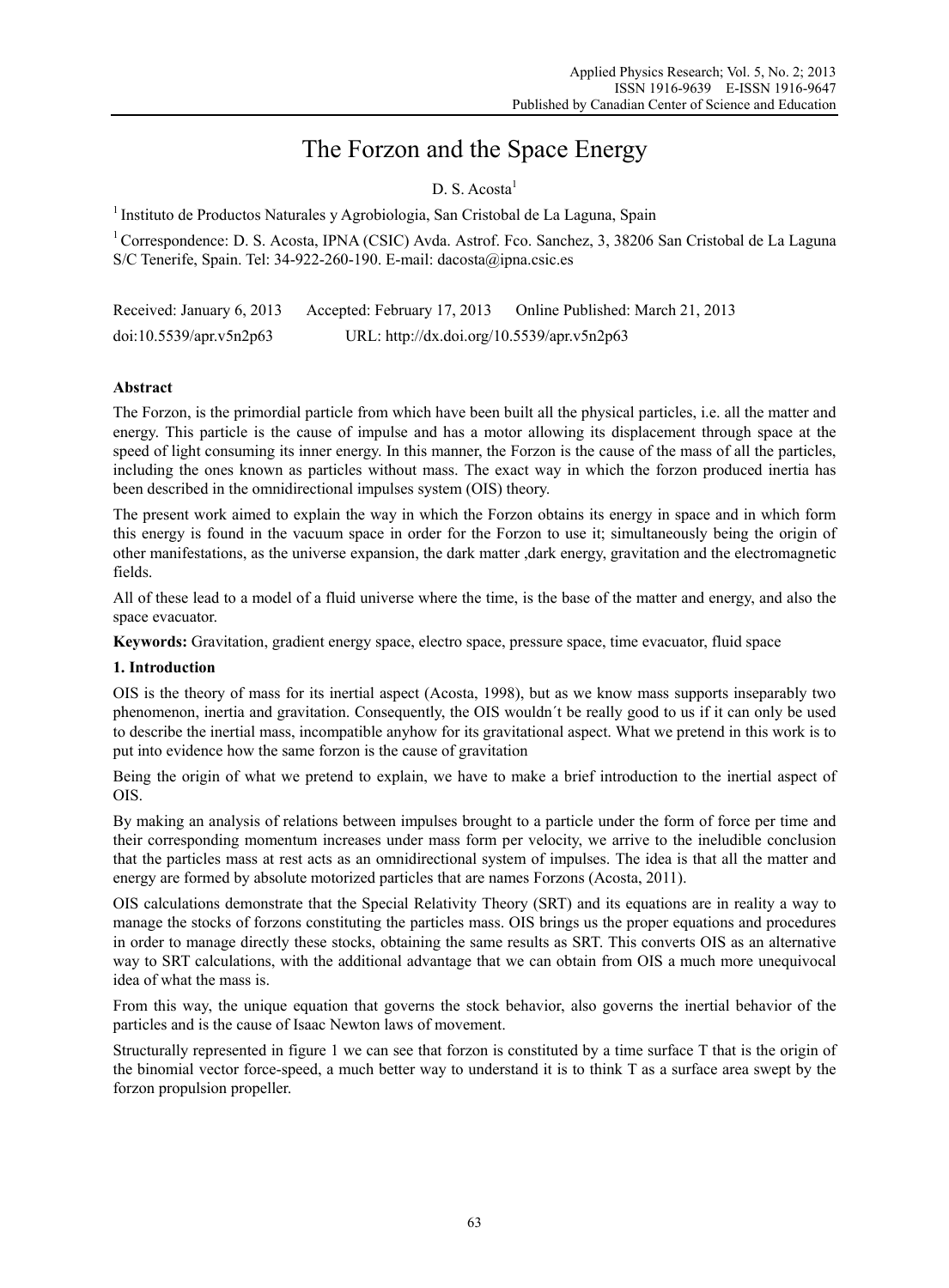

Figure 1

Only once we will use T instead of t in order to refer to it in the geometrical aspect, i.e. this surface in the tridimensional space. Clearly, this surface is located in the 3D Euclidian space and represents the Physics time for all purposes. This eliminates the need to attribute time to this mysterious  $4<sup>th</sup>$  dimension which has maintained the world charmed for more than a century. There are forzons orientated in all directions and ways, but each forzon only possesses a unique and inalterable orientation

At the beginning, forzons, as the representing of the energy, neither creates nor destructs.

The agglutination capacity of time surfaces permits the forzons to unit themselves according to its surfaces forming bigger complexes with varieties of configurations. For example, forzons of different directions and ways unify their surfaces to form a homogeneous sphere that remains in a tense rest form, because each forzon pulls from the union in its direction and ways (cf. Figure 2).



Figure 2

This is how OIS represents the particles mass at rest. In such system, the movement is caused by the disequilibrium between the quantities of forzons pulling in one way and their opposite. This unbalance can be caused by forzons flows between the particle system and another external cause (cf. Figure 3).



Figure 3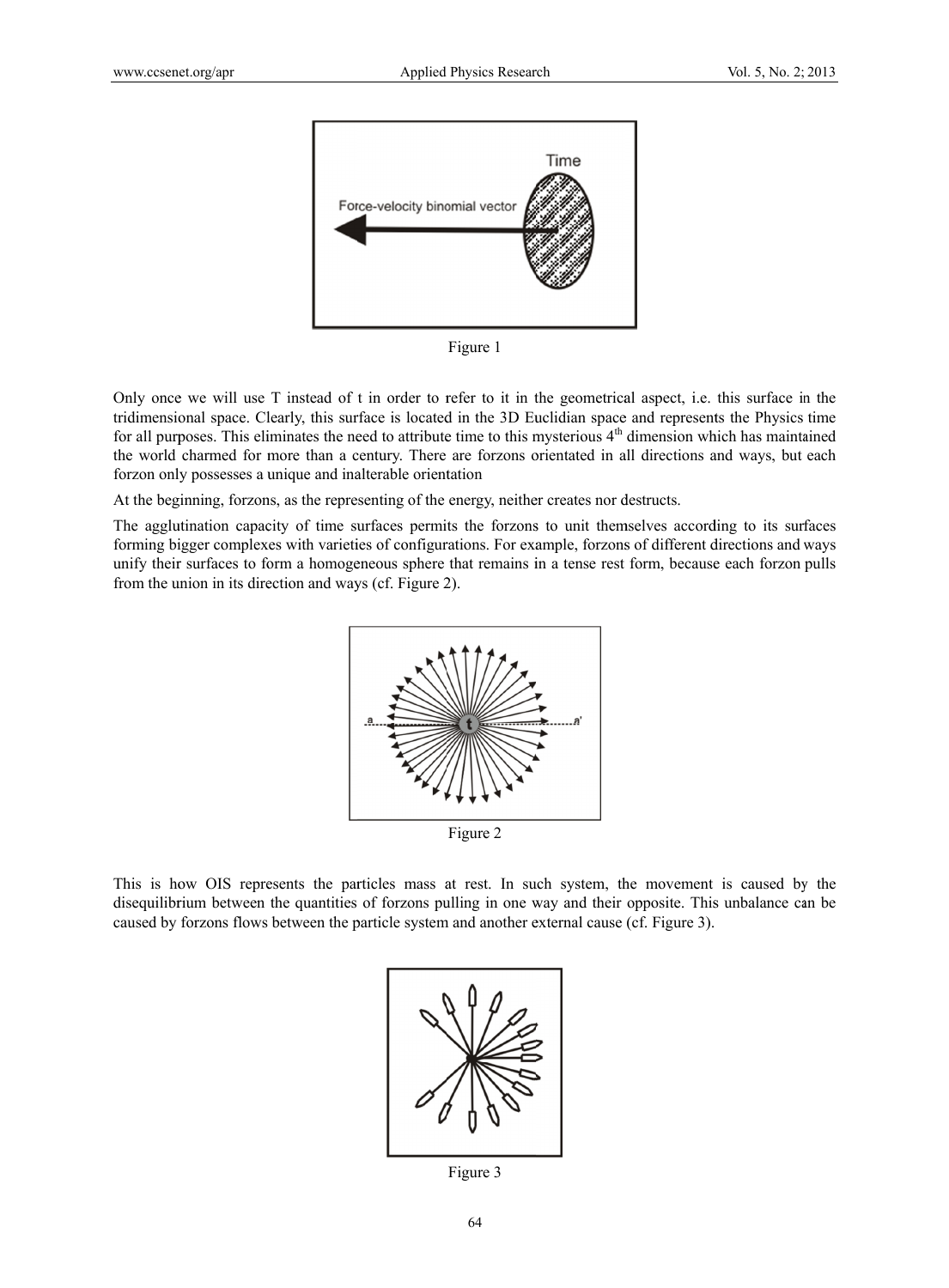These flows are totally equivalent to what we know as impulse under Ft form, and the change produced on the particle is what we know as momentum mv.

The forzons possessing a particle with a mass at rest can be calculated as impulses with the equation

$$
I = mc \tag{1}
$$

And for the particle known as particles without mass at rest, with the equation

$$
P = E/c \tag{2}
$$

OIS supposes that the different properties of particles correspond to different configurations or ways forzons aggregate in space.

For example, the particles without mass at rest would be constituted of unidirectional masses of forzons, i.e. they do not possess the vector components opposite to the movement direction and way.

OIS describes the particles mass as a machine in function with power

$$
W = mc^2 \tag{3}
$$

And therefore with an energy consumption per second of

$$
E = mc^2 \tag{4}
$$

This is the energy needed to maintain the motors in function of all the forzons mass particles. The energy consumed by the forzons has never been taken into account until now in Physics because it refers to the energy consumed by particles while at rest or in order to maintain its none accelerative movement. In this way OIS is pointing out the existence of an energy that is in space which aliments matter. The energy that we have always known is referred to the interchange of forzons between particles.

The Forzon theory is consistent with its calculations and furthermore one of its prediction, related to the accumulation of kinetic energy in agrupacion of surface areas of unidirectional forzons has been experimentally documented in highly energetic protons observed in the big European particle accelerator LHC (Block & Halzen, 2011). The experiment demonstrates that these protons, while the energy increases, tend to form a flat disc perpendicular to the movement, which is predicted by the OIS theory as the sum of the forzon surface areas which represents the kinetic energy for a determinate direction and sense.

Although the cited OIS work suggests that forzons obtain this energy from space, it does not explain the mechanisms involved in the process. This will be the aim of the work presented here. In order to succeed we should not modify the inertial mass model we have, we only need to explain how the time surface areas cause the gravitational mass.

As we have seen previously, forzon, being a motor particle, still needs a form of energy which necessarily will obtain from the space where it is found, which makes us think that space contains some type of unknown energy. The best proof of the existence of this energy in space is denounced when in consequence of this energy consumption by the forzons, it generates in space a decrease gradient of energy related to the matter, this gradient is evidently known as the gravitational field. This gradient remains perfectly identified as we know it as the potential energy, which is due to the energetic change experimented by particles while they are displaced radially in the space energetic gradient; hence the energy that the particle exhibited corresponds to the space´s energy in which they are.

# **2. The OIS Universe**

Actually, almost no one doubts that vacuum is very energetic (Peebles & Ratra, 2003).

The problem is presented to us when the energy detected in vacuum is  $10^{-124}$  times inferior to the one expected (Millonni).

Furthermore, we would have to determinate in which forms the energy is found in vacuum and how it interacts with matter.

Fortunately, the OIS theory and its forzon dynamics leave few doubts about how space should be and what is its relation with matter.

OIS universe is an open container, i.e. it possesses an entry and an exit among which it circulates, which we call space. In this and other things, OIS coincides with the universe steady state theory proposed by Conrad Razan (2010).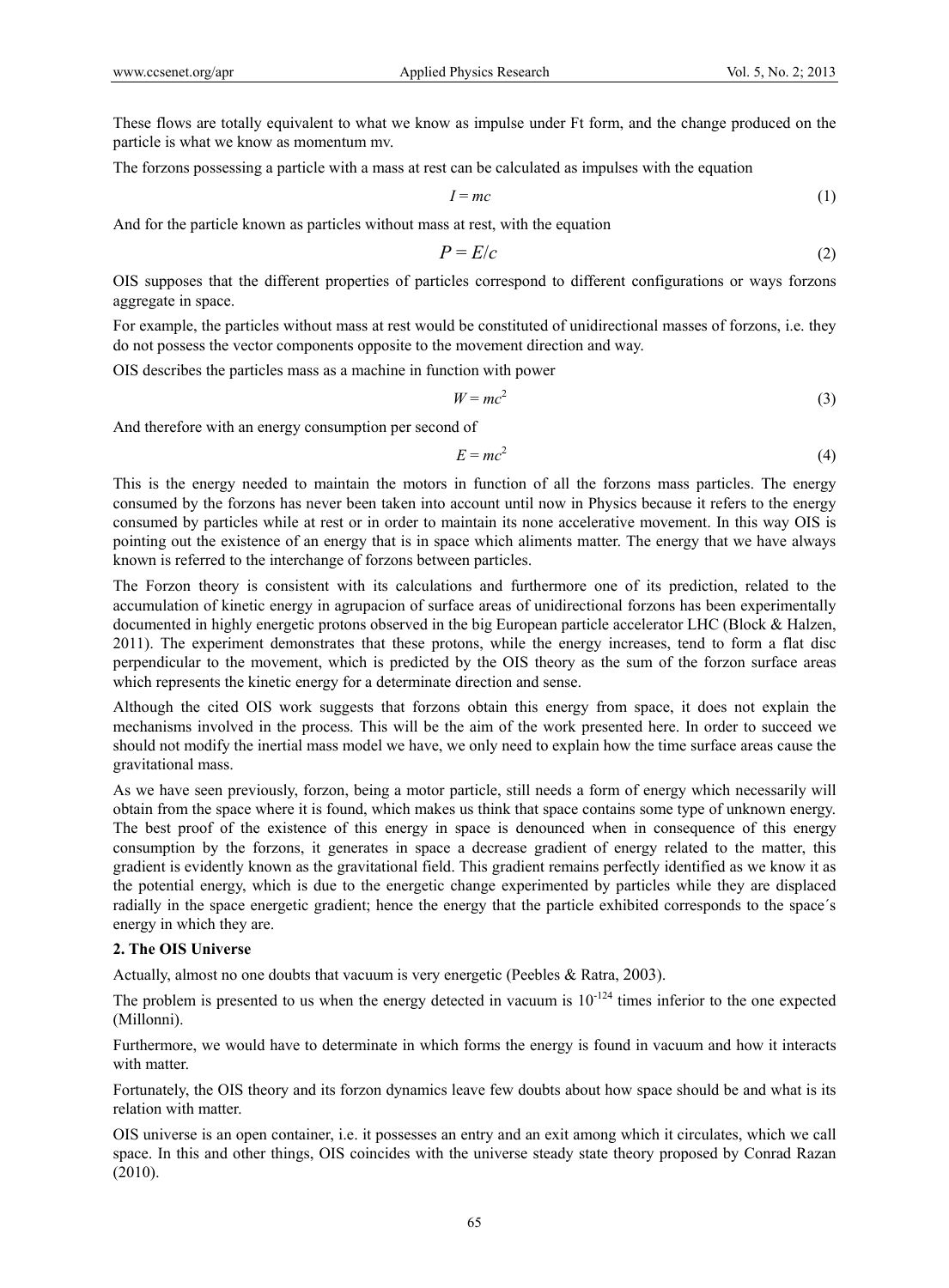Furthermore, the OIS space is absolute, tridimensional, electrical, bipolar, pressurized, fluid (Shaw, 2012; Lindner, 2012) and sub quantum.

## 2.1 Tridimensional

Because only exist three dimensions Euclidian space. The fourth dimension is not necessary; we substitute space-time for electro-space, where the four dimensions is substitued by a scalar quantitie that correspond to the electrical tension of each space point.

# 2.2 Neutral, Bipolar and Polarizable

As well known, space is electrically neutral although it can present electrically charged regions that are known under the name of electrical fields. Those fields are associated to both types of electrical charge: symbolized as  $+$ for the positive ones and  $-$  for the negative ones.

This prompt us to accept the fact that space is at least constituted by the accumulation of these two types of charge or space units, the negative ones,  $(-)$  and the positive ones,  $(+)$  in this theory, both have a tension with respect to the absolute zero of reference.

We should think of these space units as some extremely small portions of space in which predominates one polarity. Of course these space units possess electrical charges whose fractions are too small to be compared with the electron charge. As we will see, there are evidences of these charges possessing energy more inferior than half of the Planck quantum.

The final space or electro space is constituted by the sum of two corresponding spaces each one at each polarity (cf. Figure 4), i.e. a negative space and a positive space exist. Both unipolar spaces coexist forming a neutral and bipolar space due to the homogeneous distribution between their spatial units.



Figure 4

# 2.3 Pressurized

This pressure is the consequence of the repulsive electrical forces type (expansive) between same polarities space units (cf. Figure 5 a and b), against what it seems that there are not cancelled by the contradictory or attractive forces between distinctive spaces polarity (cf. Figure 5 c)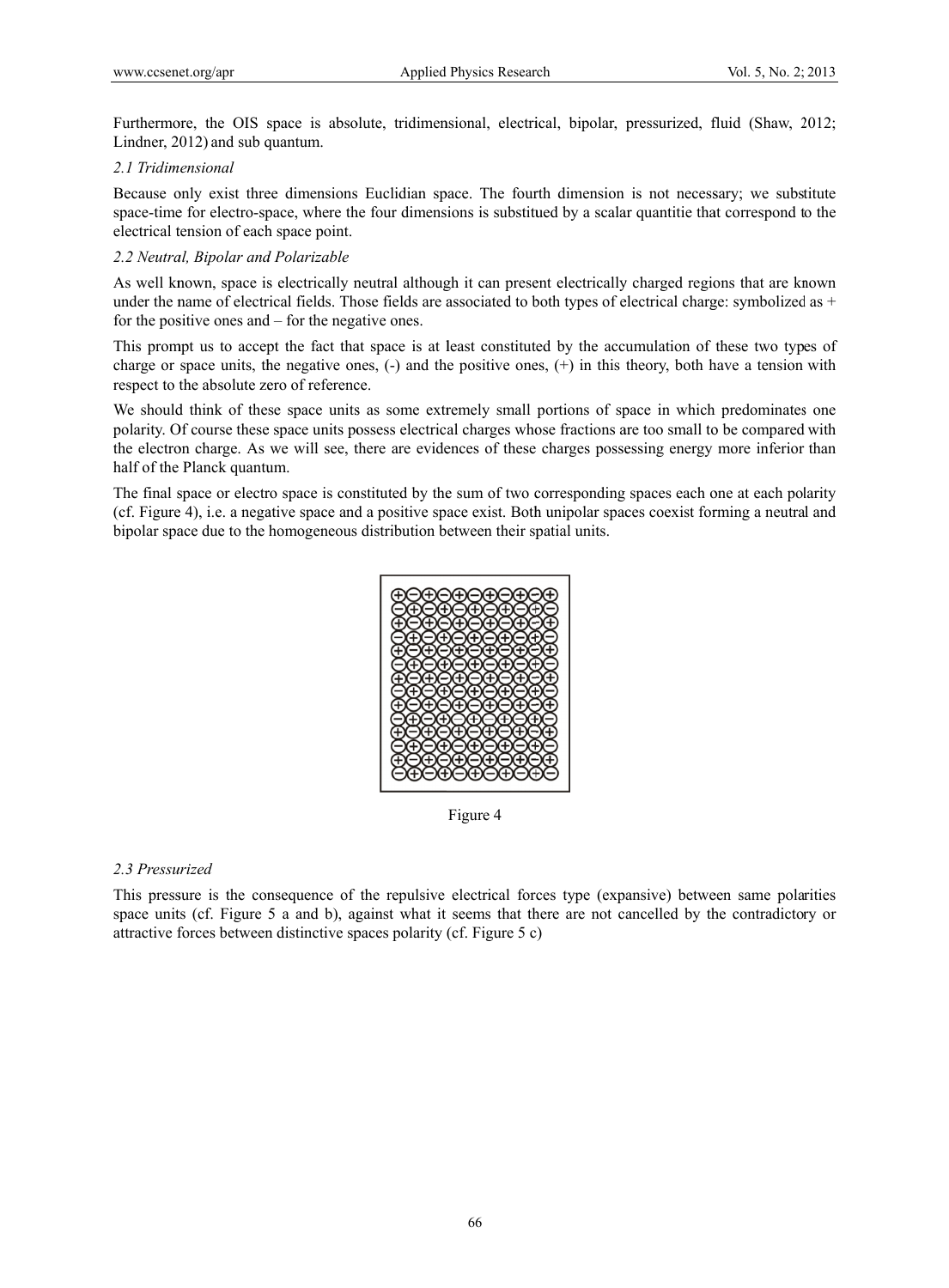

Figure 5

In this space, pressure and voltage are equivalent.

However, owing to its repulsive forces both space units types tend to mix homogenously and to unify to its opposite as a no repulsive space. When there is an opposite space polarity, repulsive force does not exist, it seems that there is an attraction between distinctive charges sign.

The strength of the pressure explains the limitation of the forzons F1 force in OIS and this force limits the light velocity.

## *2.4 Fluids*

OIS compels us to understand that the universe is open, i.e. it has an entry and exit, and space is something that flows through.

For what is known about the homogeneity of the universe and until there are not any precise studies realized in respect, we will suppose that space enters all the universe parts at a constant rhythm and under an homogenous form, and exits the regions where the particles with mass are concentrated (Lindner, 2012).

All that we are interested in knowing at this moment about the space evacuation mechanism is that it belongs to matter and energy in a way that we will see posteriorly in the paragraph about evacuation.

It is clear that space, when exits our universe, does not belong to our universe, it simply disappears, and the one that enters appears from what we call nothing, getting more space where there was less before. We should observe the sense of the flow, i.e. from vacuum to matter and never in the opposite sense. This is the cause of the proper sense of all existence in our universe. We should take into account that the logics of fluid contain something as important as the logics of causality or the time irreversibility, logics that should be maintain in the entire universe.

# 2.5 *Absolute*

Because its pressure or tension can be measured in relation to the absolute zero of reference, present in the forzons time surfaces areas.

# **3. The Time Evacuator**

In the OIS universe the forzon T surface area, corresponding to time is in reality the space hole evacuator surface. As we can see, something is missing in our perception of the time passing; hence not everything that is occurring is a consequence of the time passing, but the space passing through time

This is a premise of OIS that space exits the universe through the forzon time surface area at light speed velocity.

This way forzon acts at this level like a black hole species that does not devours matter, only space, this space suction causes time surface areas agglutination, thing that situate forzon as the most suitable candidate known as gluon.

From the electrical point of view T is equivalent to a conductor that brings current to mass, its tension is zero. In this model, space and electrical charge are inseparable, we are indeed dealing with the electro-space, this way the space evacuation current is also equivalent to an electrical current, neither electrons nor protons, but the electric charges associated to the vacuum space or space units.

# 3.1 The Photon, the Simplest Evacuator

The simplest example of evacuator known particle is the photon, a small time surface oriented perpendicularly in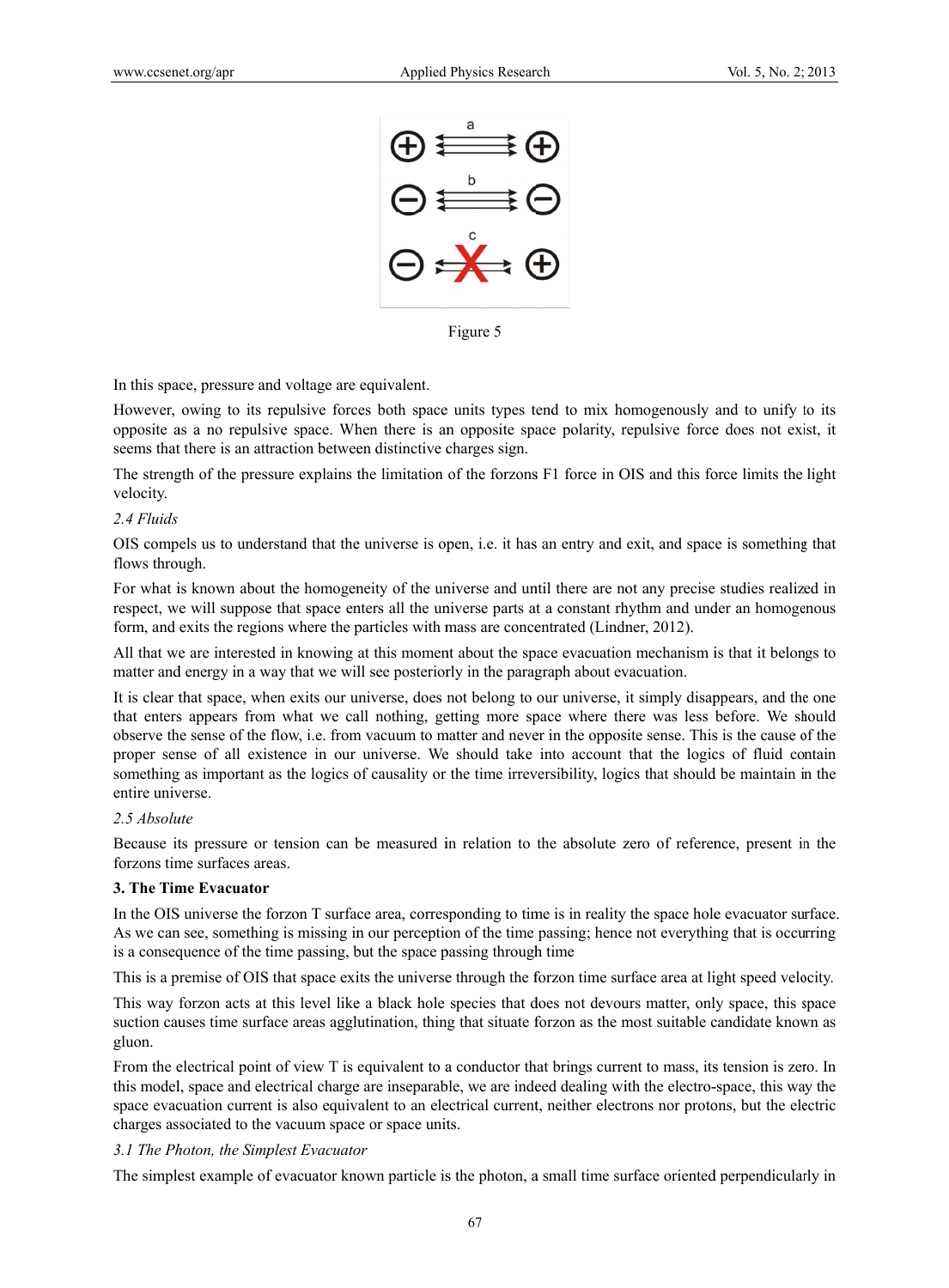the movement direction. The photon velocity c in space is in reality the velocity at which the space enters the forzon time surface constituting the photon, i.e. the photon travels sucking the space encountered in its way and this is the origin of the apparent displacement through space, and it is also the origin of the movement of all the particles which all are already forzons aggregations.

The photon energy is proportional to the space consumed and depends directly on the surface T size and the pressure of the space transited. Because the photon is electrically active and it describes a bipolar cycle we should think that in each hemicycle it evacuates a quantity of unipolar space, which equals to an electrical energy intake equivalent to half of the Planck constant.

$$
E = \hbar/2 \tag{5}
$$

The quantum evacuation of space, made by the photon, does not necessarily involve that the unipolar units constituting space have the quantum dimensions, all the contrary, when we try to explain the wavelength shortening in photons of major energy, we found that a photon that doubles its energy can evacuate the same quantity of space units (volume) at half wavelength, i.e. completing its hemicycle of evacuation with apparent minor displacement. If we think space as a volume to evacuate by a circular surface area, we see that the geometric figure generated by the lineal displacement of such surface area is a cylinder, and certainly, like the photon, if we double the surface areas of the cylinder base, we can obtained the same volume (energy) at halfway. Once more, these simple calculations confirm the validity of the surface areas model of evacuation in order to explain the relation between the energy and wavelength of photon

In theory, the photons with a frequency of 1 Hz should travel 300 000 000 meter in order to evacuate the space units quantity corresponding to the Planck energy h. Which diameter should have its evacuation surface area and what dimensions the space units should have in order for them to be allocated inside the cylinder it has generated? This demands that the quantum unipolar space units should be sub-quantum in any dimensions that approximate to the infinitely small.

# 4. Space Polarization or Electric Field

As we have seen in the ultimate section, we can explain particles with charge as selective or preferential space evacuators of a determinate polarity. This selective evacuation creates a depression in one of the spaces that composed the bipolar space. This differential pressure between the two space types is what we know as electrical field



Figure 6

The photon, by making an alternate evacuation of opposite charges generate in space electrical imbalances under pressure changes or alternative tension in both polar spaces, these changes tend to propagate through space as a wavelength at the speed of light, this could explain the basic form of why the photon can exhibit including simultaneously this double wave-particle aspects (A, Pal & D, Pal, 2012; Peruzzo, Shadbolt, Brunner, Popescu & O'Brien, 2012).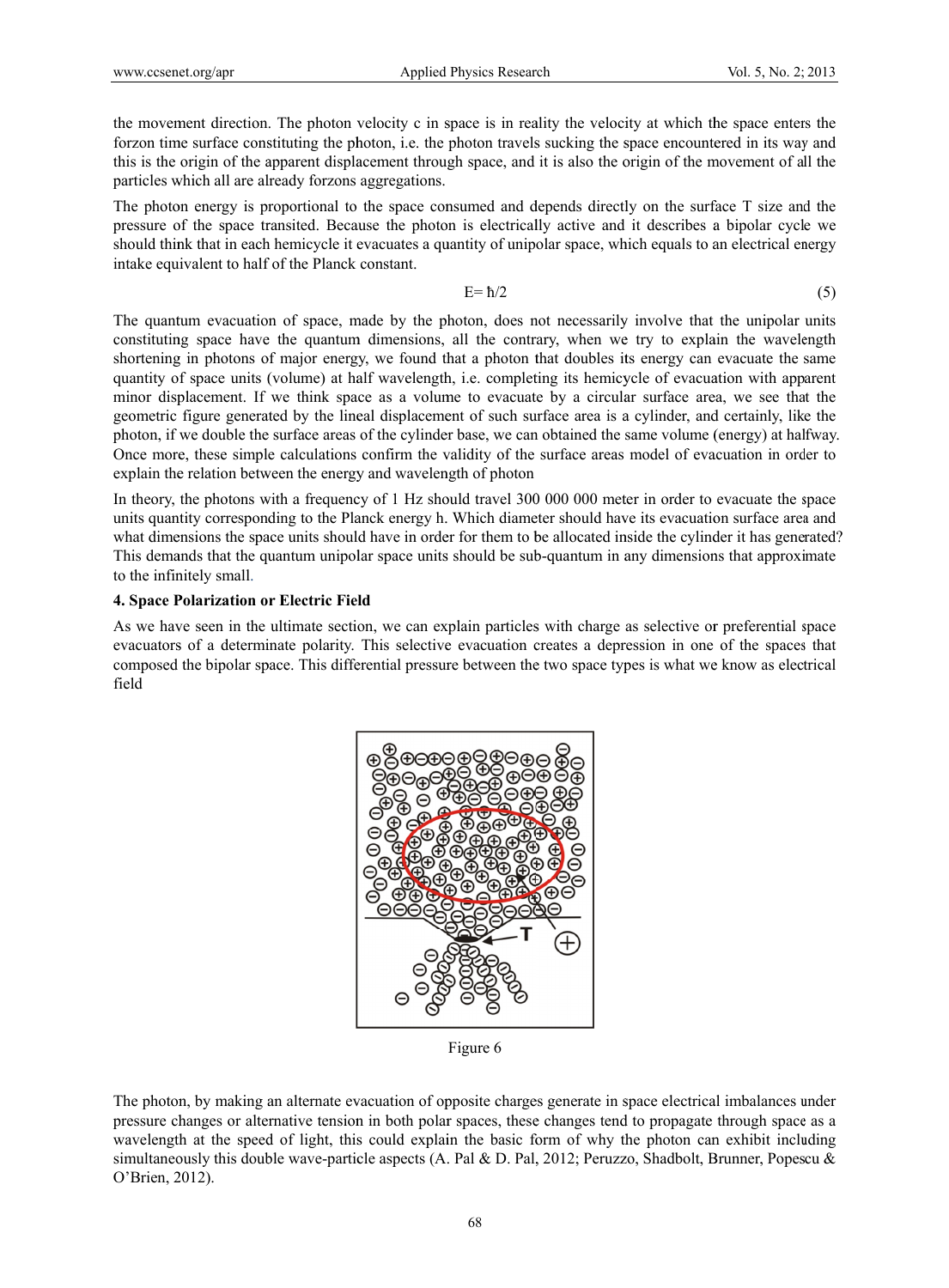The photon is a particle that generates electromagnetic wavelength by progressing through space. We can understand it as an ambulant emitter.

For the same motive, the electron must be a preferential evacuator of positive space units that create a depression in the positive space attracting positive charges, and generating a positive charge deficit in space, i.e. a space field dominated by the pressure or negative tension.

Figure 6 shows the accumulation of positive charges as a result of preferential evacuation of negative charges in the proton. This explains that opposite poles appear to attract between them, when in reality these forces of attraction do not exist in absolute.

Clearly, these space unipolar fields result to be a world apart. Moving particles with their electric field demands surrounding space reorganization, which causes the appearance of magnetic fields; what this model understands as a reorganization of space charges that comes up with matter forming channels or pathways that we understood are electromagnetic flow lines. These pathways are a manner to concentrate the flow energy and allowing a scope that won't have otherwise; they are the cause of all the phenomenology of, electromagnetism, something that Physics has known to resolve and use so exquisitely.

Transferring all we know of electromagnetism to the space model we are proposing is a task that exceeds the present work claims. For now, it is sufficient to ensure the minimal bases which will allow posterior development or interpretations of Physics to the OIS universe.

For what we see, to unbalance space in such way results somehow very serious, this brings up unimaginable forces in matter. The neutralizing effect is produced when we found a fractional equilibrium of the unipolar charges, i.e. units too small. If we look closely, in the neutral space we won't find accumulations of unipolar charge of bigger dimensions. On the contrary, in the electric fields, the unipolar spatial unity sums up to create unipolar hypercharges that normally do not exist in neutral space. When the unit density reach the proton or electron dimensions, the forces occurring between them are disproportionally big compared to the ones caused by the bipolar depression that causes gravitation.

# **5. The Power and the Constant c**

As said before, in OIS, the space flow can be understood in all facts as electrical flow, where pressures correspond to voltage and the speed evacuation in the hole surface. For a determinate surface hole, this speed is equivalent to intensity. The hole surface corresponds to mass and mass is electrically the inverse of resistance, i.e.

$$
m = 1/R \tag{7}
$$

This speed depends solely on the pressure difference between the space to evacuate and the space at the other end of the hole evacuator. Perhaps, there are yet no ways to measure in absolute space pressure, but indirectly we can deduce that pressure from the photon displacement speed in its interior. Indeed, in the interpretation that this theory makes of the equation of energy (4), c corresponds to space pressure, i.e. an indirect way to measure it without any doubt has been used in relativity.

The power of the evacuation system depends on the intensity I of the jet multiplied by the pressure difference between the two spaces connected by the evacuator. As electric space fluid is in reality electrical current the Ohm's law is enough to describe all. Then power:

$$
W=IV
$$
 (8)

Where I is intensity and V is voltage

Equally, the matter potency including photons is, i.e. fluid intensity I times pressure c:

$$
W = Ic \tag{9}
$$

As intensity, i.e. evacuation speed c times hole surface m:

 $I=cm$  (10)

Finally, we obtain:

 $W = \text{cmc}$  (11)

Meaning: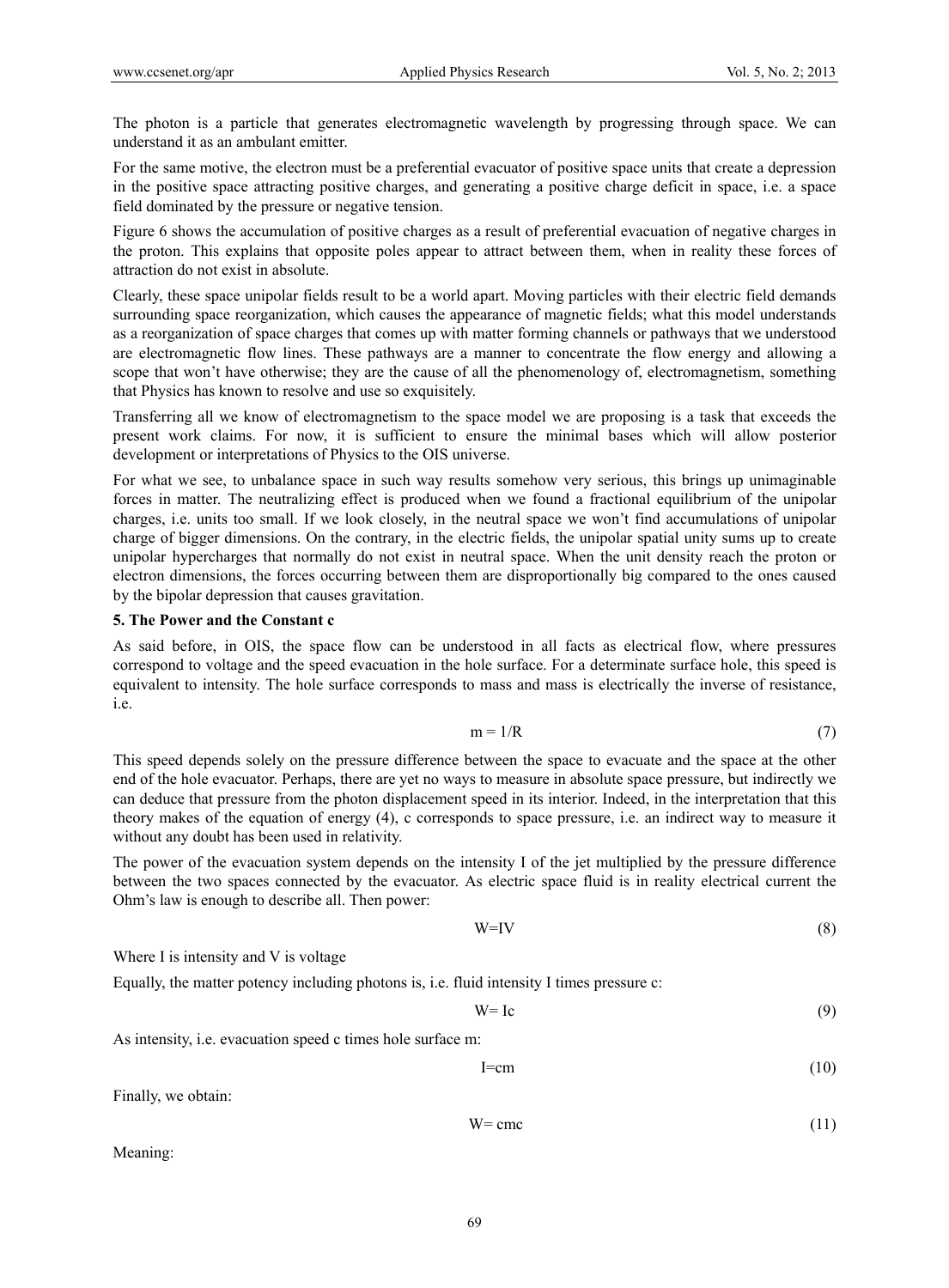$$
W = mc^2 = \frac{1}{R}v^2
$$
 (12)

The space evacuation system and its charges show that the forzon have in reality an electric motor with 100% yields.

# **6. Gravitational Field**

As said earlier, the gravitational potential energy can be interpreted as the clearest evidence of the existence of the space energetic gradient.

Gravitational field is understood as an electrically equilibrated depression of bipolar space caused by the proximity of the evacuation system or mass evacuated equally by both space types.

The gravitational fields consist of a gradient of descending and centripetal pressure, with all the consequences it has for the particles energy in it. We yet know that the energy is linked to the square of pressure c.

Acceleration of the gravitational field at a given point is proportional to the pressure gradients at this point.

$$
F = -\nabla U \tag{13}
$$

Given that the output of space by matter evacuators is made at maximal speed, space flow entrainment onto matter should be inexistent or depreciable. What entrainment force can perform a fluid onto a structure absolutely hollow as onto the forzon surface area?

# 6.1 The Potential Energy

It is defined as the energy acquired by the evacuation system when it is displaced between two space points at different pressure. When forzons are moved at a pressure gradient as it is the case in the gravitational field, its vectors magnitude varies equivalently, i.e. increasing with pressure such as when major is the pressure major is the vectors magnitude (cf. Figure 7).



Figure 7

Because the energy equation includes  $c^2$  the pressure differences between two points can be calculated from the potential energy differences observed in a determinate mass being moved between them. With equation the number 14.

$$
c = \sqrt{\frac{U}{m}}\tag{14}
$$

The result obtained should be summed up or subtracted from c according to point c of major or minor energy we wish to know.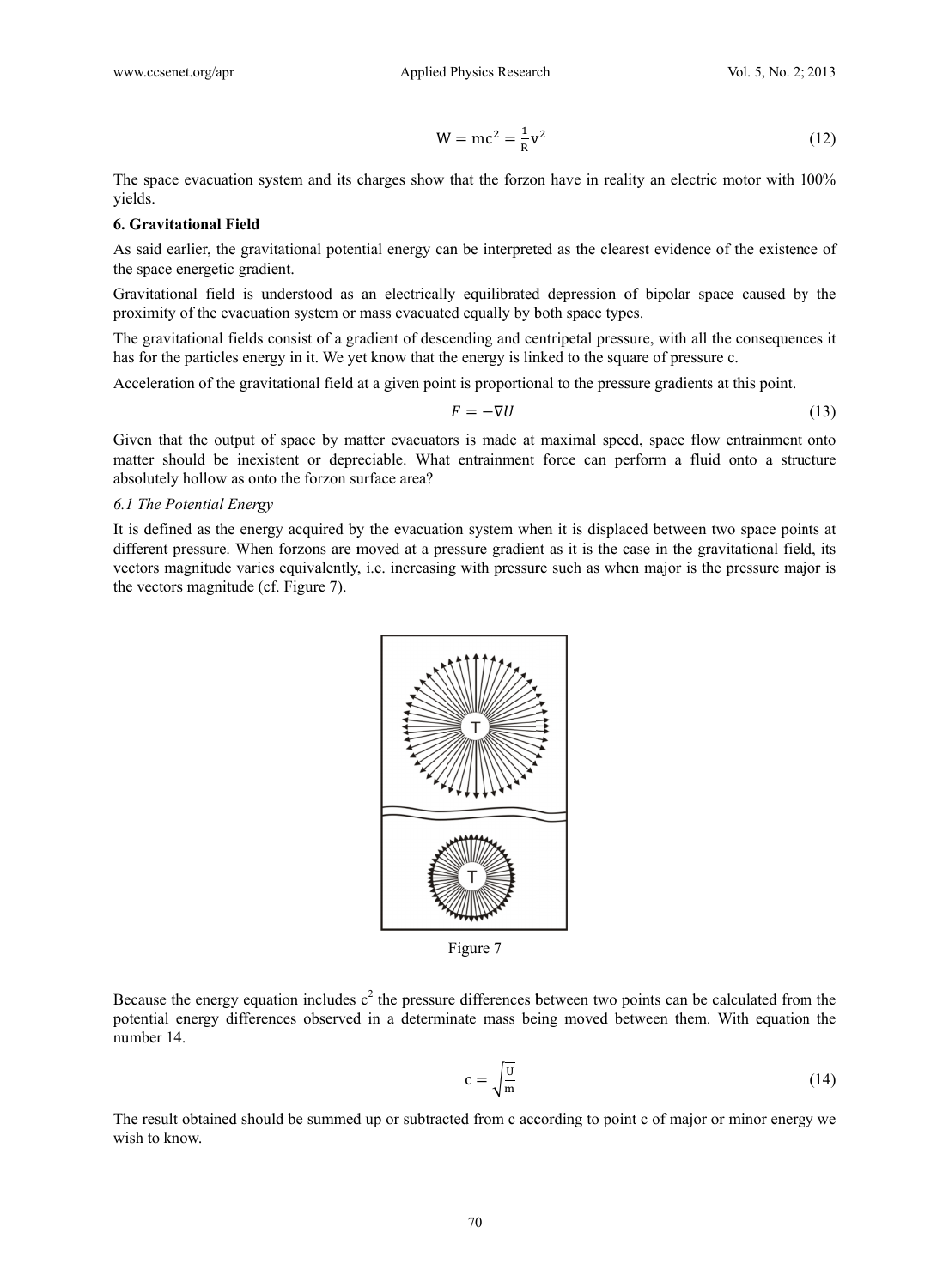# *6.2 Light Speed c*

Of course, the evacuation speed is equivalent to the pressure which implies that the photon's speed displacement also varies proportionally to space pressure through which it passes

Surely, the constant c does not seem so constant this way and in fact it is not. It was confirmed by the experiment where a light ray was passed near the sun surface area and the delay could be observed at the light arrival (Shapiro, 1964). In fact, this experiment has been done yet in Nature; hence we can observe the matter jets (Junor, Biretta & Livio, 1999) emitting by the galactic centers with apparent velocities up to 3c. It is not difficult that pressure out of galactic disc could be twice or three times superior to the one existing inside where our Earth is found, a place full of evacuators.

The fact that the gravitational field is caused by the same evacuation phenomenon that cause the electrical field, it explains the similarities observed between both fields.

## *6.3 The Process Slowdown or Time Dilation*

As we can imagine, the consequences of pressure decrease in depressed spaces are enormous affecting light speed and equally they affect the velocity of execution of all the physical processes, this is what in relativity is known as time dilatation. From OIS point of view, this happened because the vectors of the force-speed binomial associated to forzons time surfaces decrease its magnitude proportionally to the existing pressure in its space of location. With minor force per time unit the execution speed decrease and as a consequence the execution time increase (Sorli & Fiscaletti, 2012).

As seen, what relativity has observed as time dilatation can consist of a simple process slowdown, herein Relativity and OIS coincide. So, the interpretations are very different because SR proclaims the existence of a fourth dimension somewhat unnecessary in OIS and other theories (Sorli & Fiscaletti, 2012)

## **7. Other Implications of OIS**

When OIS model is applied, this implies some direct consequences about how should be interpreted some observations. For example, the space expansion remained cancelled by the space evacuation and as a consequence neither the universe expansion nor the background radiation can be caused by the inexistent Big Bang. Other interpretative consequences can occurred when the space pressures are changed, which can change the matter energy in it as well as the speed of physical processes.

OIS proposes a mechanism of space evacuation that causes the gravitation by unifying it with the inertial mass aspect. In this way the space evacuation model of OIS gives a fundamental support to the theories of space fluids; especially to the Razan cellular space theory (Razan, 2010) where these consequences have been extensively developed.

Without entering into details, at continuation, we will only point out the most important and inevitable consequences from OIS point of view.

#### *7.1 Dark Matter: a Shiny Matter?*

OIS defines matter as a time surface singularity and the alteration caused by it in the tridimensional space.

Comparatively, the pressure's differences cause differences in the energy associated to a determinate quantity of surface area of evacuation, this means that the same matter quantity located in depressing space will have less energy and will behave as it would have less mass, this constitutes an interesting explanation to the galaxies rotation and dark matter, hence it means that the galaxy external matter can have comparatively more energy than the internal matter where the space pressure is debilitated by the evacuators abundance.

Which could mean that the majority of dark matter does not exist, excepting the one corresponding to the dark stars, planets, dust and other residues, only exists what we see and shine in the sky at night.

As already have observed (Tully & Fisher, 1977), when establishing the relation of the same name, the galaxy's light energy, is the fourth potency of its gyration velocity. This relation between velocity and energy support OIS idea: matter energy can vary in function of space pressure c in which it is found

This fact more than checked gives a solid support to OIS idea that matter's energy is calculated as a square of pressure, or of space speed c in which it is located. Hence, it is not strange that a relation exists between the speed of movement and matter's energy and as a consequence its temperature and light radiation.

As seen earlier, where space's energy is more elevated everything succeeds very fast, and the stars movements are not an exception.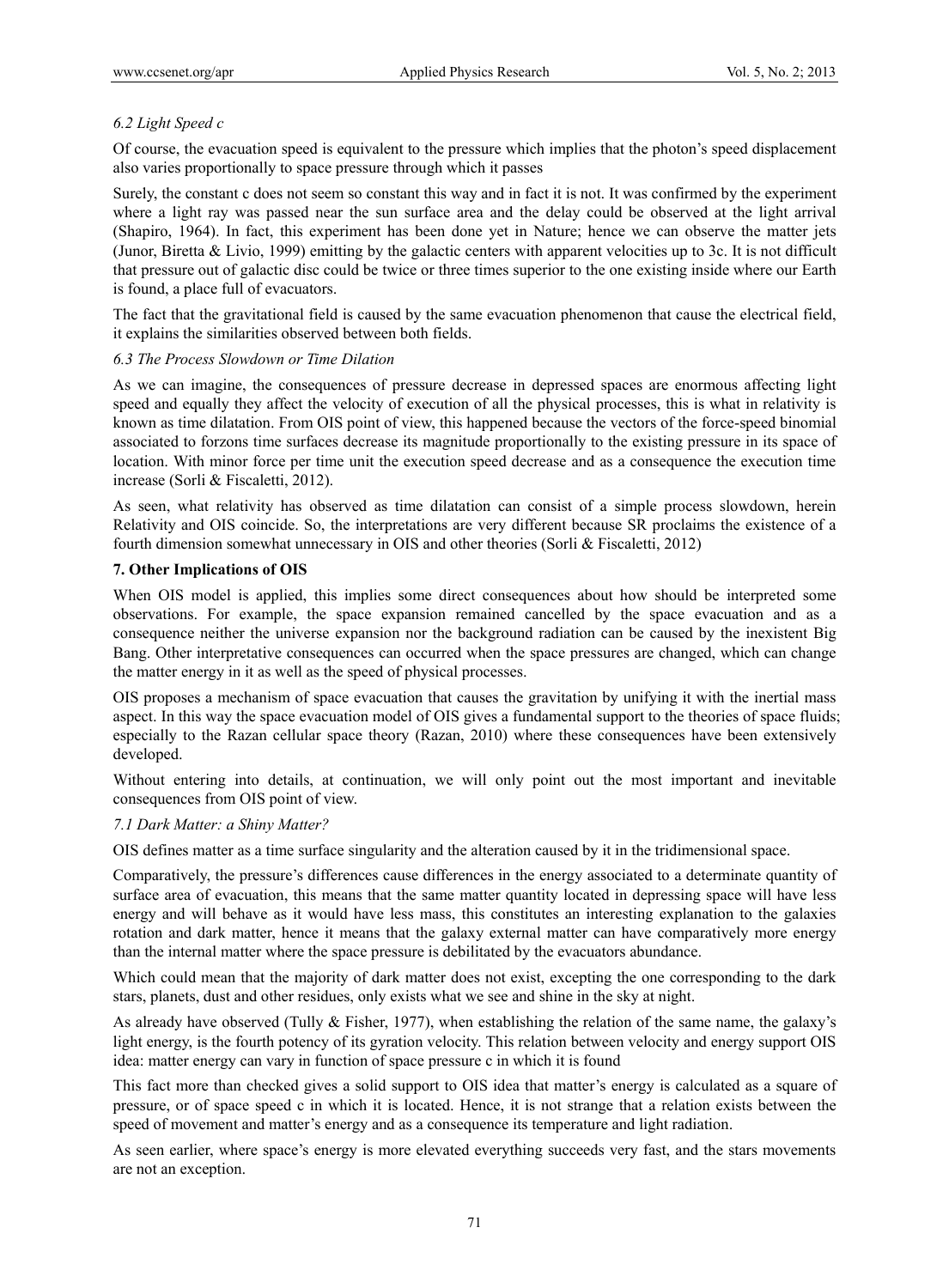# 7.1.1 Changes in the Stars' Type and Evolution

It is possible that a star with the same quantity of matter evolved in a different form according to the space tension where it is, for example, in a tenser space outside the galaxy our sun could shine as white dwarf, wasting its energy some hundred millions years. We should considerate the changes that can cause the introduction of tense space concept in the stellar model

# *7.2 The False Expansion of the Universe*

The space entering intercalates in the existing space, i.e. space grows, increases between any two space points. This means that the much longer a light ray travels through space in expansion much bigger will be its wavelength which also will grow in the space where it is found.

This wavelength enlargement could be interpreted as a Doppler effect and makes us believe that the sources where it comes from move away, enlarging the universe size, but this universe expansion could be false if the quantity of space consumed by the galaxies is equal to the ones created in the empty spaces between them. This way, despite the appearances, the quantity of space separating two galaxies could be constant. Surely this quantity could be really be increasing if the evacuated quantity would be less than the generated one, but knowing that space critical density measures ensure that the space is flat (Miller et al., 1999; Melchiorri et al., 2000; Hanany et al., 2000). The idea of an universe where the quantity of space entering is equal to the one exiting result much more probable.

# *7.3 The Microwave Background as the Last Frontier in the Perception of Deep Space*

This form of the universe forces us to reinterpret the microwave background radiation (Penzias & Wilson, 1965), which could not have been produced by the famous Big Bang theory. Hence, it would be interpreted as the ultimate radiation perceptible of a faraway matter. Due to the expansion of the wavelength associated to the distance, it is very possible that it exists a range of distance in which the majority of the radiations with sufficient energy reaching us had incremented their wavelength until they meet with the microwaves, which are, very possibly, the ultimate wavelength with sufficient energy to reach us from this enormous distance. The radio frequencies of major wavelength may not have sufficient energy or physical characteristics of propagation suitable to reach us. In this way, the microwave radiation simply would correspond to the ultimate border of our perceptible universe and not in anyways an echo of the hypothetical BB theory.

The region of the universe where microwaves proceed is a hollow sphere, i.e. we are in the center of two concentric spheres with different radios R and r.

At the smallest distance r, we can see the stars emit infrared light reaching us as microwave, and at distance R will be located quasars and objects capable to emit powerful gamma radiations, which due to the enormous distance at which there are from us will also reach us as microwaves. The magnitude of this spherical zone and the quantity of galaxies contained inside can give us this homogeneous fund of microwaves.

# *7.4 The Cycle of the Forzon in the Galaxy and Space*

The galaxy is the major structural unit of matter in the universe, it possesses an organization and a well-defined function in which we can distinguish a complete cycle constituted by two movements of opposite ways, one centripetal tends to concentrate matter in the center and other reverse movement or centrifugal which return the matter outside the galaxy. As we know, forzons, which are the basis of matter and energy, are returned to the outside in forms, matter and energy of photons. Both movements represent the drift of matter to space forces fluids passing through it.

The cycle repeats endlessly since in principle, matter does not create nor destruct, only can transform or organize itself. The matter returned from the jets outside the galaxy center, resumes its journey in the form of stars and dust into the center of the galaxy.

The result of this reversal movement is the ionized gas cloud that practically surrounds the galaxy. This gas has been recently detected with the maximum quality because it emits radiation in the meter wavelengths frequencies that have been detected by the new European telescope LOFER (Gasperin et al., 2012).

At major scale, galaxies appear to organize themselves in clusters of galaxies and these clusters in filaments which lie between the large voids occurring in space enough to feed the matter of the galaxies.

# *7.5 Forces Unification*

Pressure c is the force that permeates everything, it is the cause of every other force, hence this model is also the model of OIS unification, it is a rational and a complete model of the universe based upon the simple fluids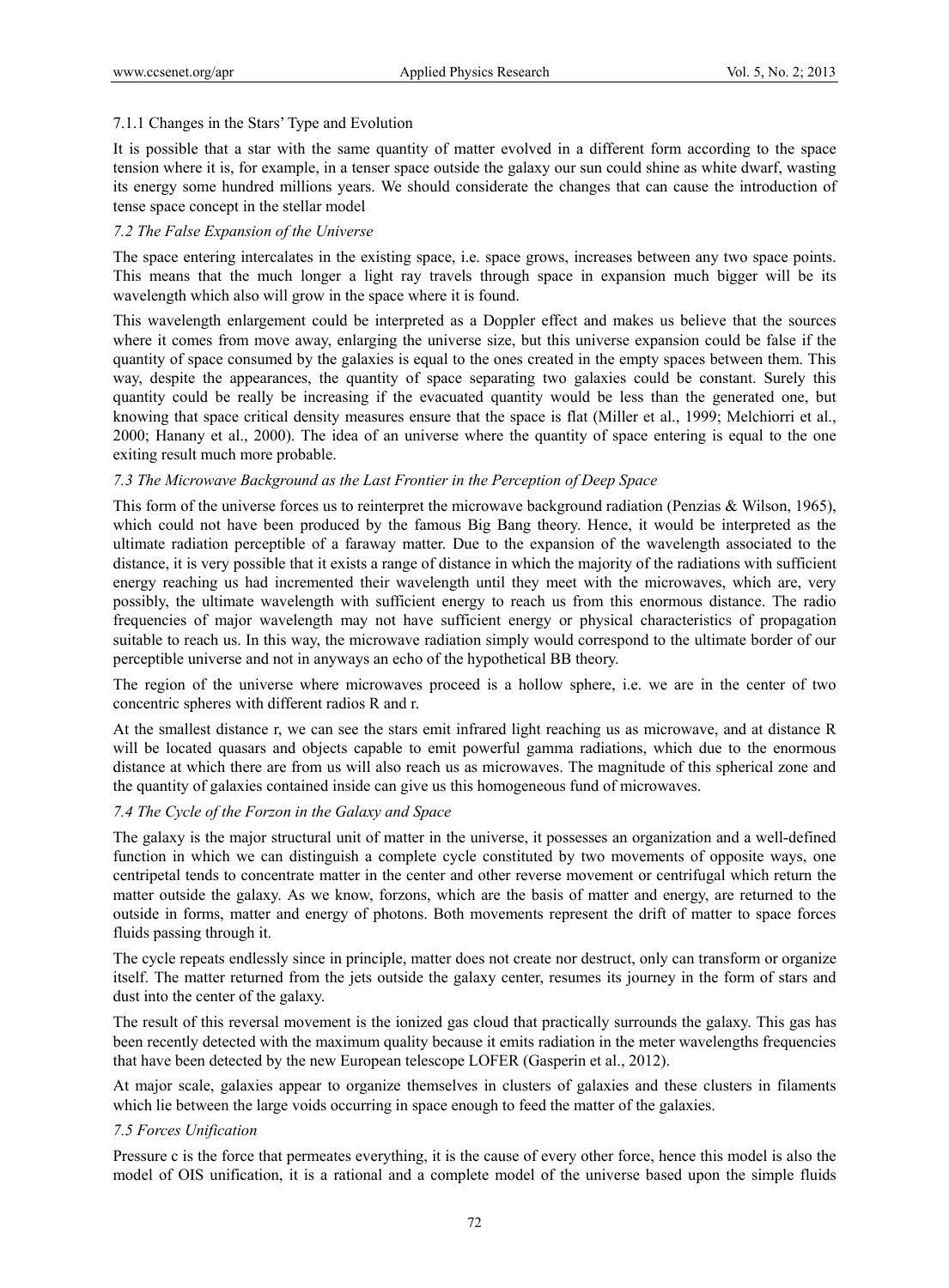model that guarantees sense in all its parts. To be fair this is nothing new, Heraclitus already said it more than 2000 years ago, "everything flows". The book named "Tao the kin" supposedly written 4000 years ago in China says: "Tao is a hollow vessel, the more we ask, the more we give, it is inexhaustible and is the source of everything, it is eternal". In respect to vacuum it says: "emptiness is endless and the more you move it more it emerge".

Pressure in itself is not sufficient, the role of evacuators is essential so that appear structures or significant differences in space; vacuum is simply a homogeneous space. But equally, the existence of evacuators only can be understood as the connector between our universe's space and what is outside on the other side of the time surface. For science what exists are our universe and its laws, we live in it and we can experiments in it. whatever is further than time does not exist, whatever that does not have sense for the ones belonging to this universe, and consequently it belongs to the metaphysical field.

# 8. The Todal (Acosta, 1987)

However, the most elemental logic of fluids supposes the existence of a previous universe or para-universe from where proceeds our electro-space, also exists a posterior universe or meta-universe where our evacuated electro-space is leading to Figure 9.



Figure 9

In such a model all that is proper to each universe are their evacuators and their particular space fluid sense.

Likewise, we can think of the union of all universes as a closed union or a ring of universes through which space has always flown and forever. This union has the particularity of possessing all the senses and none specially. It relieves from accountability since it does not have sense in its entirety as it is in the case of each universes forming it. This singular circular union of universes that had the entire time and space; all senses and none specially, it is what we called El Todal (Acosta, 1987).

#### 9. The Necessity to Re-Interpret Physics

By considering matter as a consumer of generated space homogeneously in the entire universe, the pressure at any point will depend on the consumers surrounding and on the dynamics or capacity of space to migrate from the most pressurized zones to the most depressed zones for evacuation. This dynamic is warning us of the possible non-homogeneity in space pressure and can be the origin of anomalies observed in the galaxy gyration, and others that have been justified by the use of modified gravitational theories.

In any case, this theory warns us of the possibility that we have to develop a universe map of pressure attending to some types of observable parameters.

The universal OIS theory is consistent with what is known and explain the universe in its essence but demands a reinterpretation of Physics supposing a huge work which can lead to decades and obviously is out of what the present work claims.

#### 10. Conclusion

Someone predicted that vacuum should have a big quantity of energy, but as the energy detected in vacuum resulted to be of order  $10^{-128}$  the idea was then forgotten. However some decades later, after the year 2002 was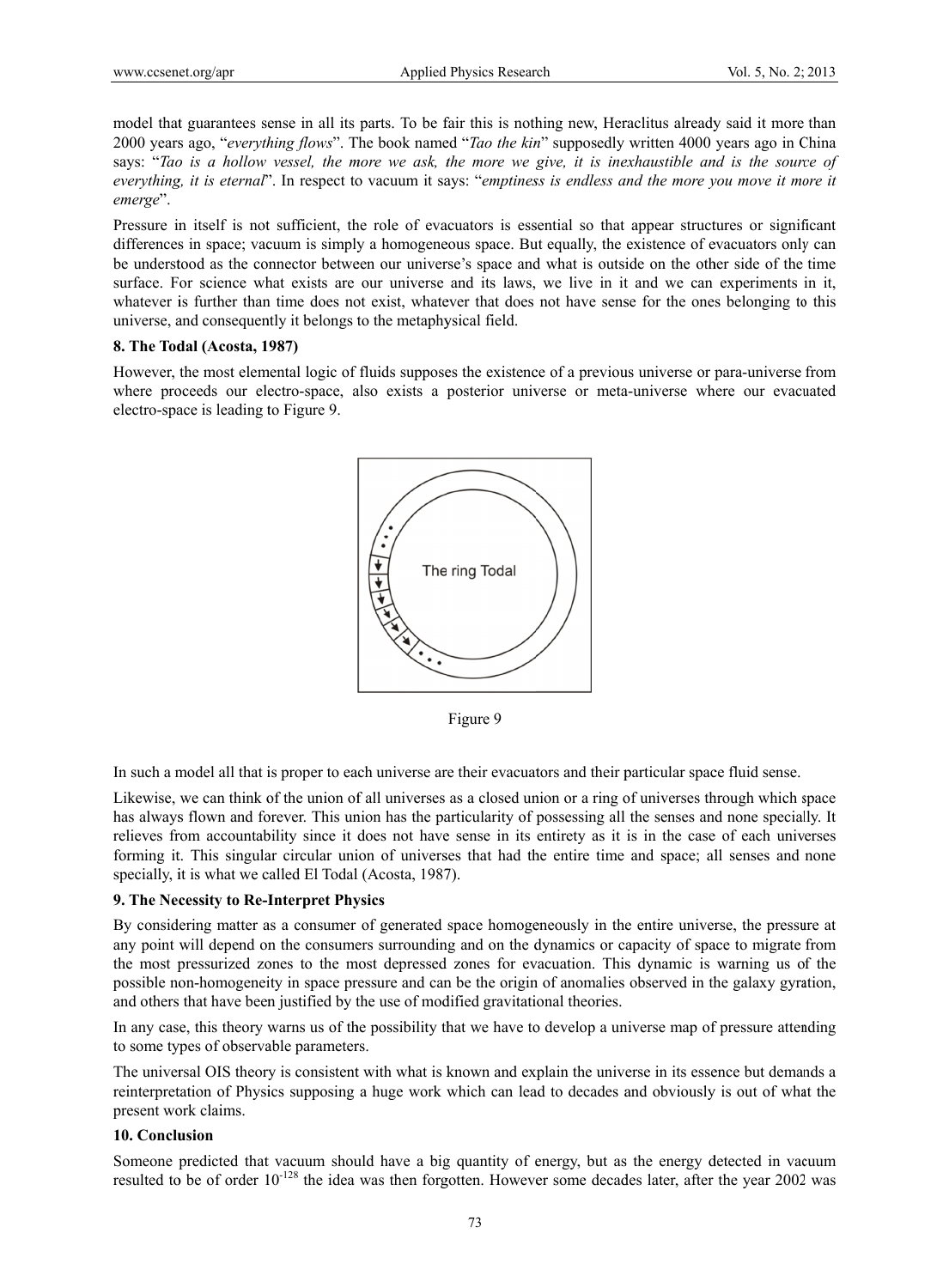declared the year of dark energy, Physics would never have imagined the existence of such a big Force acting in our universe. Despite that has passed another decade, this energy only has been able to be detected in the macro cosmos and never has been detected in the vacuum surrounding our solar system, such as the origin and causes of such energy continue to be considered mysterious.

In this matter there are various questions requiring answer:

In which form vacuum space can contain so much energy?

In which form it interacts with matter?

Why it cannot be detected?

How can it be detected?

OIS space, i.e. the model of tense space evacuated by time surface areas marks a possible scientific pathway towards the complete understanding of dark matter, also known as vacuum space and general dynamic of the universe.

This has been achieved approximately following these sequences of steps:

-Discovering the existence of Forzon as the particle carrying time and as a consequence of all matter and energy manifestation.

-Demonstrating unequivocally how the agglutinated systems of Forzons can be the cause of inertial mass and of all the effects that have been described in the Special Relativity.

-Exposing that each Forzon equals to an absolute particle of traction, which needs energy to function. And as a consequence of masses of Forzons constituting such particles, they consume each second a quantity of energy equals to mc<sup>2</sup>. The Forzon can only obtain its energy from vacuum. How does it do it?

-Giving to Forzon an adequate type of space in order to aliment from it and be the cause of other phenomenon associated to matter, such as the electrical field and the gravitational field:

-Pointing out that Forzon time surfaces areas as tense space evacuation surfaces.

-Relating particles energy with its space evacuation capacity.

-Revealing the universe pressure as the origin of constant c.

-Associating universe pressure with repulsive forces between same sign space charges, without attraction forces between them in order to obtain expansive space as the final result.

-Dark matter, we understand the value of this constant can vary from one site of the universe to the other and how these variations are conditioning the matter energy that space may contain.

-Unifying, explaining that all forces proceed from the force that tenses vacuum space. We are referring to repulsive force c, tension c, velocity c, and as we know energy of matter in function of  $c^2$ .

-Pointing out gravitation field as a depressurize space that is being revealing because the matter moved by it shows from the potential energy changes, the pressure changes of the space where it moves.

-Explaining relations between the energy and photon wavelength as a consequence of the evacuation of a cylindrical volume of space, generating from the displacement of a circular time surface area.

-The need of a bipolar space model and the differential evacuation of both spaces permit to explain the apparition of bipolar electrical fields observed in photon.

-Electrical field, the idea is generalized by explaining any electrical field as a unipolar depression of bipolar space.

-Electro-space, we see mass as an electric conductor, i.e. equivalent to 1/R in Ohm's law.

-Pointing out equilibrate evacuation of both unipolar spaces as a cause of gravitational field.

For everyone, OIS space looks simple and solidly fitted to space energy calculations that we know and to its principal energetic manifestations.

With this new way of understanding energetic space and its relation to matter, we are opening a door to a generation of new technologies, which perhaps we would not be able to imagine today, maybe motors to travel in spaces without basing on the current systems of reaction.

From philosophical point of view, we are also very close to the forgotten ideas of Heraclitus and his way of understanding the universe, i.e. coming closer to the absolute Sense of the Universe, the sense that impregnates